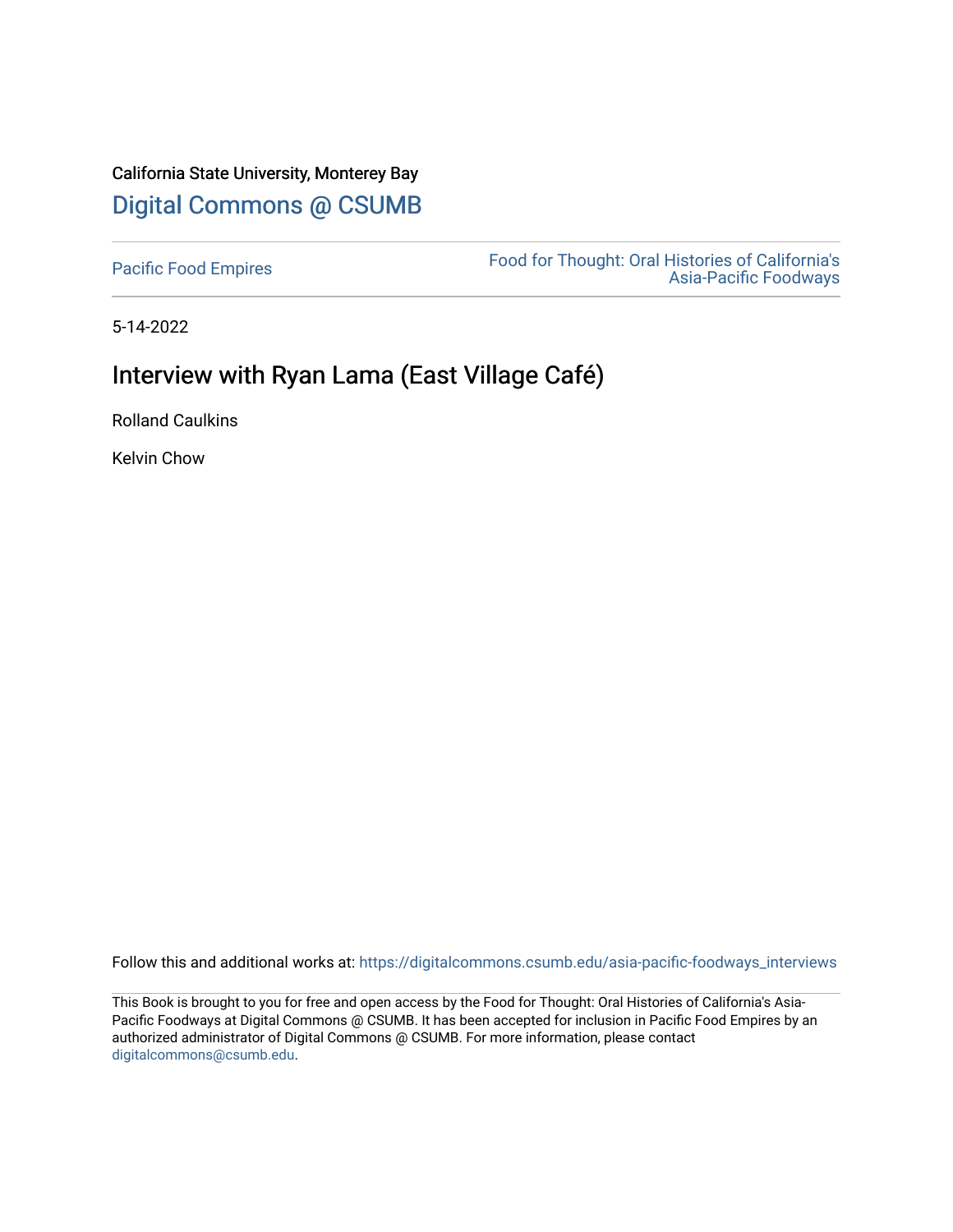California State University, Monterey Bay

# Digital Commons @ CSUMB

Food for Thought: Oral Histories of the Central Coast's Asian-Pacific Foodways

5/14/2022

# **Interview with Ryan Lama (East Village Café)**

Interviewee: Ryan Lama Interviewers: Rolland Caulkins and Kelvin Chow Date: May 14th, 2022 Location: In person at East Village Café Collection: Food for Thought: Oral Histories of California's Asian-Pacific Foodways, JAPN 317: Pacific Food Empires, Spring 2022 Length: 0:39:59 Overseen by: Dr. Dustin Wright

Biography: *Rolland and Kelvin sit down with Ryan Lama, the new owner of East Village Café. They discuss the history of the café and the remnants of the old print-house that resides within. Ryan shares his stories of what it takes to bring the 'real east' to the Monterey community, and the compromises he makes to retain Nepalese authenticity. The trio discusses cultural fusion done right through the context of oat-chai, a new hit from the East Village team. A smattering more is discussed, but for that, you'll have to listen.*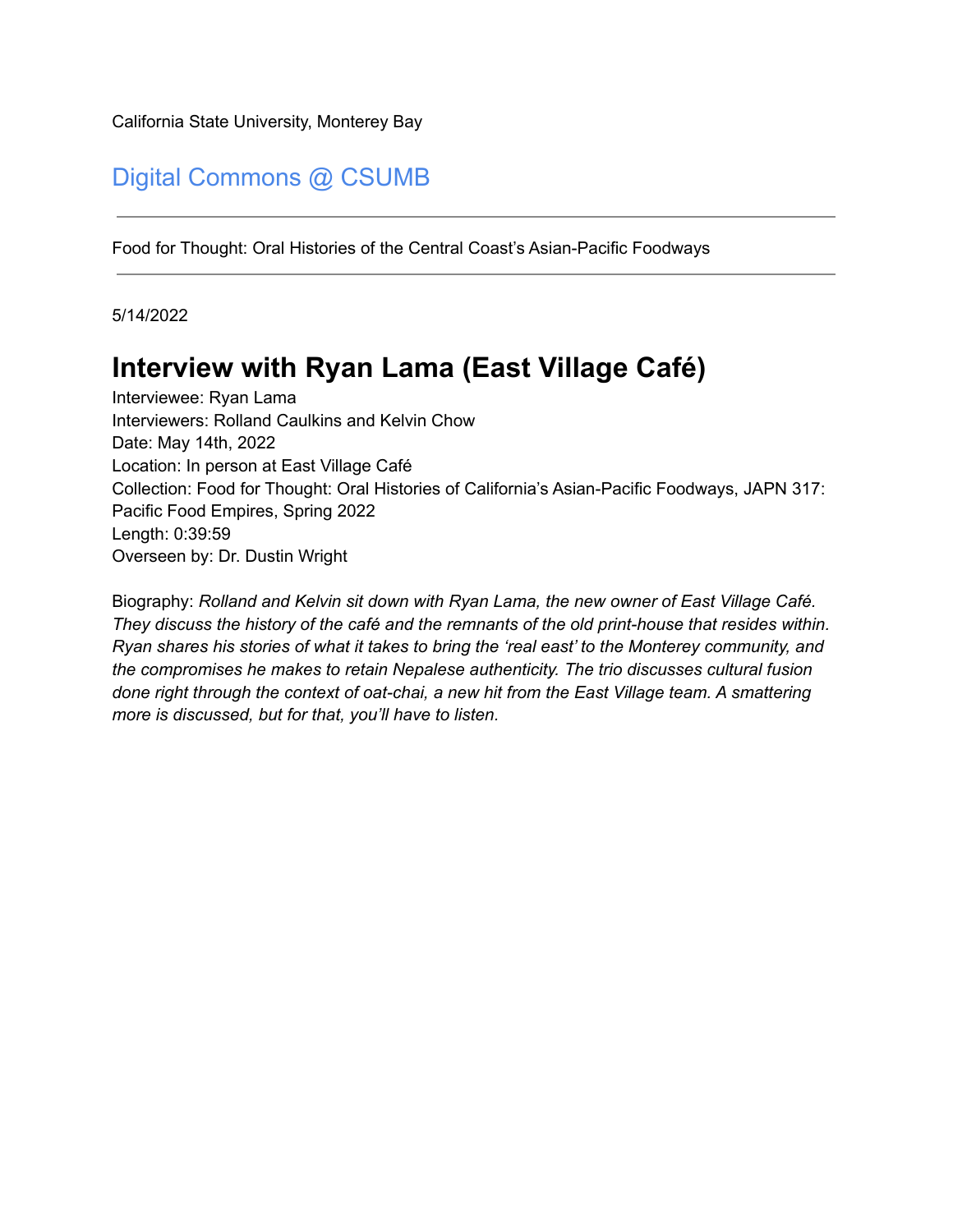Kelvin: My name is Kelvin Chow and my partner Rolland Caulkins is interviewing Mr. Ryan Lama of East Village Café in old Monterey for our Food for Thought Oral Histories of the California Asian Pacific Foodways Archive at California State University Monterey Bay.

Rolland: All right. Well, would you tell us your story, like how did you? How did you come to owning and running this place today?

Ryan: Yeah. Well, nice to meet you, Kelvin. And Rolland. Thank you for giving me this opportunity to share the story behind this iconic institution place. So East Village was started. I believe it's around 94 (1994). It was named by a guy named Morgan. So it was hasn't, it's been a coffee shop for the last 25 years. Always. Roll, you might edit some stuff. Yeah. As you can see, it's such a beautiful corner downtown. Nice, always sunny. This place has always been a place where the community comes in. Might be a coffee shop before all the other coffee shops over here. You know, as far as I can remember. Lots of hard music has happened here. It's definitely a community gathering spot. I've always loved it. About 10 years ago, they had to retrofit this building for an earthquake, because this building is about 100 and 101 years old. So they had to retrofit for earthquakes. And when they did that, they moved things around, businesses had to be moved. For all the moves, there was a little section that was left. And I would walk by it. And I was like oh, it'd be a nice place to have a little shop. Like an Asian shop shop, like when you travel to Asia, you see little tiny shops. So because of that I ended up starting a shop and traveling, my sister and I travel and then collect things and then you bring back all the curious or handicrafts from Nepal mostly, or anywhere we traveled. That's how the shop started. And then the shop actually shares a wall with the café.

#### Rolland: Yeah

Ryan: But during all this time, I've always loved this spot too. So you'd always think, oh, maybe one day I'll you know, it'd be nice to kind of run the café and it'd be fun has always been in the back of my head. So about I think about 15 years ago or so, I actually ended up knowing the previous owner of this café and they used to own a few other coffee shops, they still have three left in town. So I actually used to the marketing for the space for I did it for a few years. So and then such a good place community space. So that the running it only it has always been in the back of you know, the thought of like, oh, it'd be cool to run the space. Or better yet, keep keeper of the space. This place has so many memories, not just for me but for my friends, my family, and their friends. Even before it was a coffee shop this building has many many memories. This building has been so many different things I think The CMC was built. So, you know, my wife's aunt, mother in law signed the paper for the house in this room right here. Yeah, when he was a mortgage company or real estate company, you know, like my wife's grandfather had a car lot right across the street. So there's this. And then there are friends that I know now for a long time. Sometimes you may we actually met here for the first time when I didn't know you. And then their friends that have met him married as everybody has, there are just memories. It's almost like, this is the like, analog archive of people's memories. They leave town, they come back like, Oh, hey, Ryan, I wrote my everything in my thesis, I wrote everything here, man. And now I'm publishing this book. And, you know, this. So so that has always been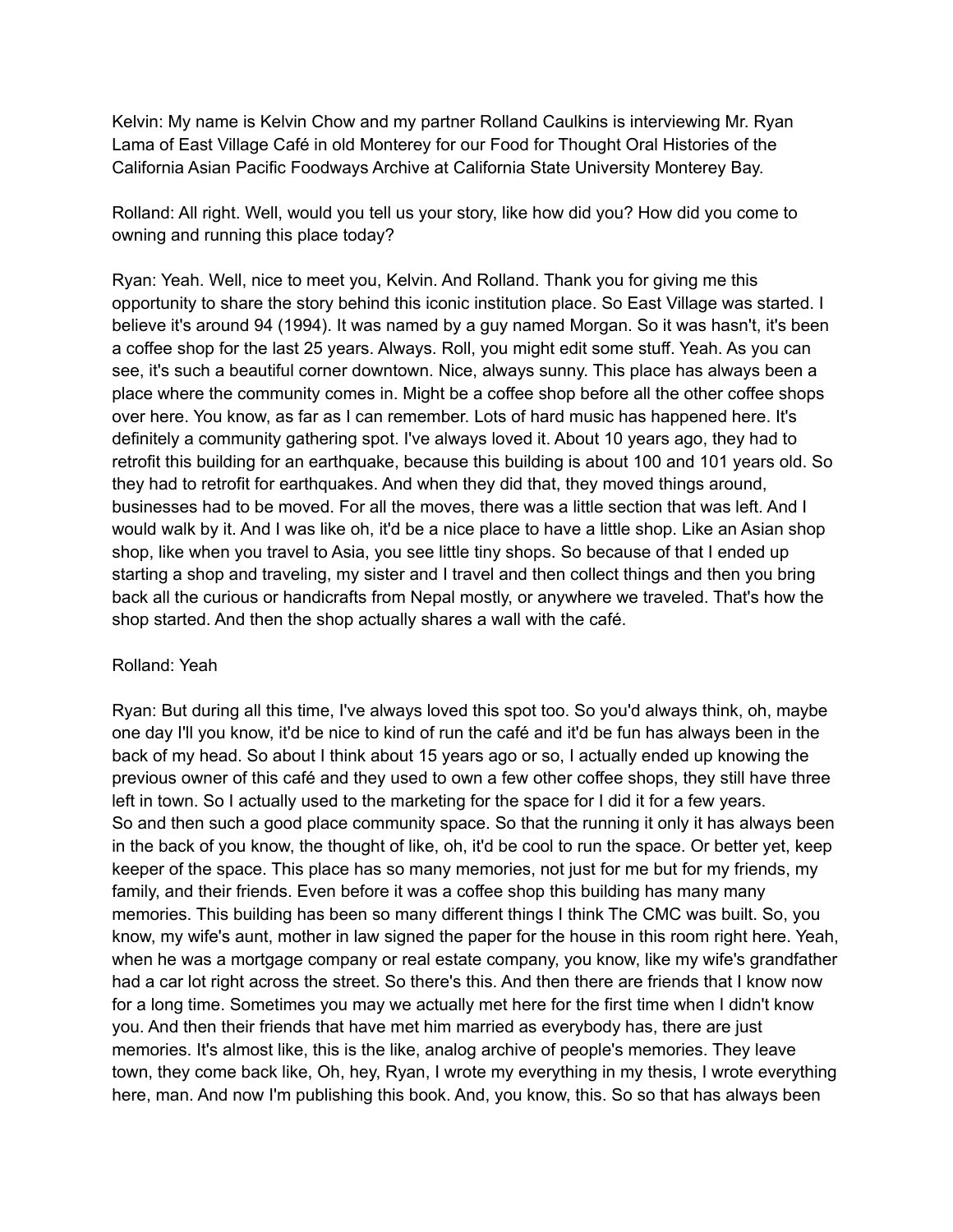there. That's why, you know, I was always interested. And and during the pandemic, it was closed and open, closed and open. So can I have the same same landlord next door also, and I knew the previous owner. So that kind of just came about, and his timing was just perfect for that opportunity for me to be able to not let it go. But to revive it. Yeah. So that's, that's like a basic of how I ended up owning East Village.

Rolland: So you've been a part of the community for for a long time then. You've been around here…

Ryan: 25 years. Yes.

Rolland: Did you grow up in the area?

Ryan: I was born in Nepal. I came here to go to school.

Rolland: Okay.

Ryan: So it's like you guys came here to go to school? Yeah. And I fell in love with this place. And now this is I've lived here longer than anywhere else. Okay. Yeah. Thank you.

Rolland: For question. Should we ask?

Kelvin: When Edible Monterey covered? Oh, Edible Monterey Bay covered your business reopening the report said you wanted to bring the real east to your restaurant? What is the real east to you? And why is that important?

Ryan: Well, many things can get lost in translation. So, and the name of the coffee shop was café was already East Village? Yeah. We, you know, before we launched, and we thought of like, okay, different many different names for the, for the space. And, and kind of came to the conclusion that you know, east is where, because because of the shop that we have next door, and all the travels and all these collections of Eastern things. The name is just just perfect, you know, yeah, it's like, it'd be nice to change it. But then again, it is already there. So, so we just East Village Coffee Lounge was the former name. We couldn't keep the same name. So we had to call it East Village Café. So it's a different entity. It sounds similar.

Rolland: Yeah.

Ryan: It's a different entity. And even if I had changed it to something else, people still call it the old East Village. Yeah. So we jokingly I was, I wish to call it The Old East Village. You know, people still…

Rolland: Yeah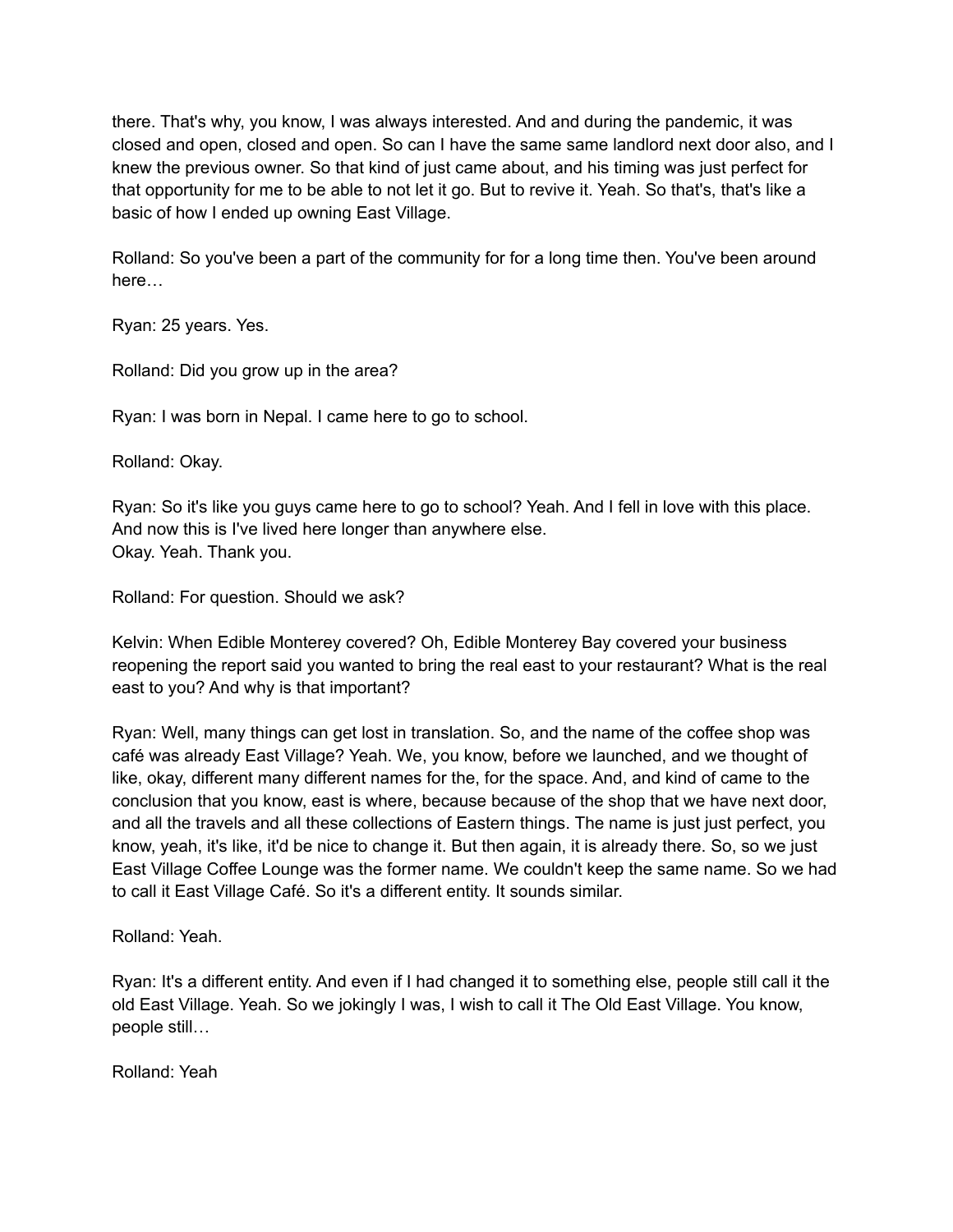Ryan: People will still say, oh, yeah, the old East Village, you know. That's how, and the name was already there. So the East was already there.

Kelvin: Yeah

Ryan: And it, it felt like it was a great opportunity to bring real in a sense more like authentic styles and flavors and the vibe and the energy. That's, you know, the real east as in. Does that make sense?

Kelvin: Yeah

Rolland: Yeah.

Ryan: Yeah. So bringing the real East is to bring the the experience and knowledge of the understanding and what the real East is, and share that here.

Kelvin: Yeah.

Ryan: That's so so there's less loss in translation. In what? East? [inaudible]

Rolland: Yeah. So with your personal background, you're able to come in and bring authentic Eastern coffee house. This isn't the Panda Express, you know?

Ryan: Yeah, it's still east. Yeah. And I'm pretty sure somebody that started that had the real authentic east. But sometimes when we have different reiterations, yes, it can get lost in translation?

Rolland: Do you have to balance authenticity, and, you know, desirability, you see people coming in, and they're not getting the flavor that they want? Do you have to make that kind of balance?

Ryan: Yes. Yeah. Every day. Every day, it's, it's, it's a challenge, but it's more of an opportunity to share the story and, and be able to, you know, also share the experience of what and when and how to be authentic. So for an example, for that. We, I grew up drinking tea, which is known as chai tea here, or because chai is an Indian word. But in Nepali, we call it chia. But it's basically the same ingredient. done differently, you know. So I grew up drinking chai.

Rolland: Yeah.

Ryan: And to get a real Chai, you'd have to go home and make it. And that was the only option in town, and that still is the only option, I think. So when we're at the shop next door. And my sister and I would be like, oh, I want some chai, and then we would drive home, make some Chai bring it home from home, and then drink it. And we'd share with friends and family that would come into the shop also. And always thought, wouldn't that be interesting? You know, it'd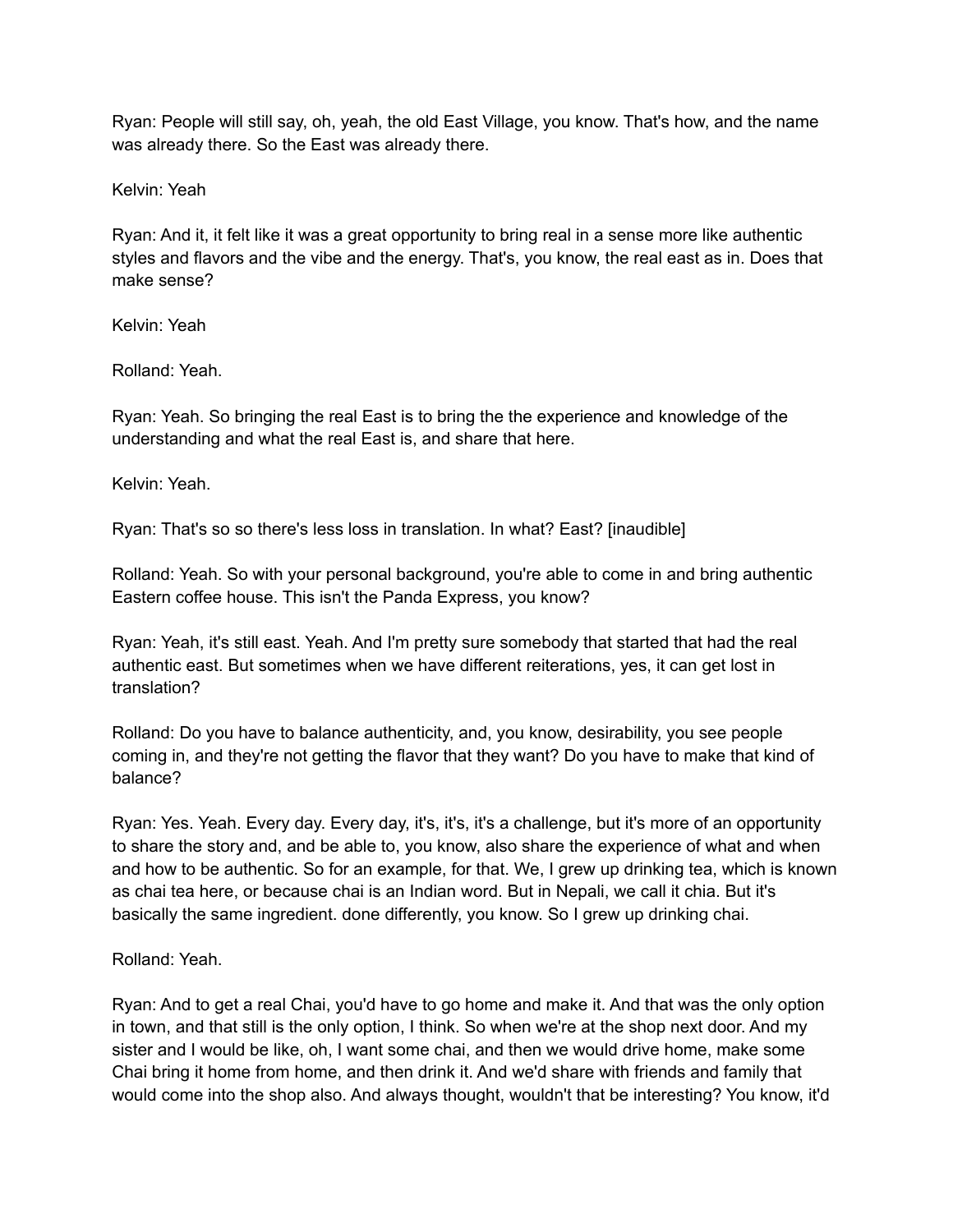be so cool. Amazing if the coffee shop actually sold real Chai, but it's difficult, it's a different kind of operation you know. So for that, we make the chai, from scratch.

Rolland: Okay.

Ryan: Like all the spices that, you know, we put in there, and it's brown, you know, like the authentic way we do it. And then we don't use syrups or mixing, which is how it's sold in many places. It's very sweet.

#### Kelvin: Sweet.

Ryan: It's basically just sugar. It's tasty sugar, and people like it. And that's what kind of sells most of the time you know. So when somebody comes in, as they are like I'll take a chai, or, or I'll take a dirty Chai, which is basically a shot espresso on the chai. So we would go have, have you tried a Chai before? They would all be like no, I have not tried a Chai. Okay, so basically, I would go, these are the spices, we make our Chai from scratch the authentic way by boiling and everything. So it's not, it's not mixing up syrups it's not going to be sweet or sugary that you expect, at most places. So, if you really didn't like Chai or that taste, I would recommend you try it without the shot of espresso and making it dirty. And if you like it, we can always add the shot espresso. So So process like, you know, taking, sharing what it is and how it's done. So that's an opportunity. Yeah, so that's just one example of one item.

Rolland: Yeah, thank you. That's awesome. So I guess like do you have how do you get the ingredients for like your, your Chai? Do you have like a wholesaler?

Ryan: We for now I'm just using all the resources that are available already here in Monterey Bay is very there's a lot of resources for Asians because there are the Asian markets that I could get it from, you know, I mean, you can go to Whole Foods and get all of it, perhaps it's gonna cost you so we get that from there. Eventually, we'll probably you know, get it directly from the sources.

#### Kelvin: Exporting it?

Ryan: Yeah, importing it here. I have because of them we have, you know, My dad started importing, exporting in Nepal back in the days in the 80s. So that kind of has always been there. Nepal is always known for handicrafts. And so we have that connection. So eventually, needed, then we'll probably source things directly. It's very challenging and difficult to do. But, locally, I source some here and if there are available. If not, then I'll you know, online. Get it shipped.

Rolland: Yeah, shipping is a bit of a nightmare.

Kelvin: So since we're on the topic of food and tea, what makes a dish authentic to you? Ryan: Yeah you know, authentic. It's like having the knowledge of why, who, and when, like, why was it made? Who made it? Right? When was it made? Who came up with Chai? Somebody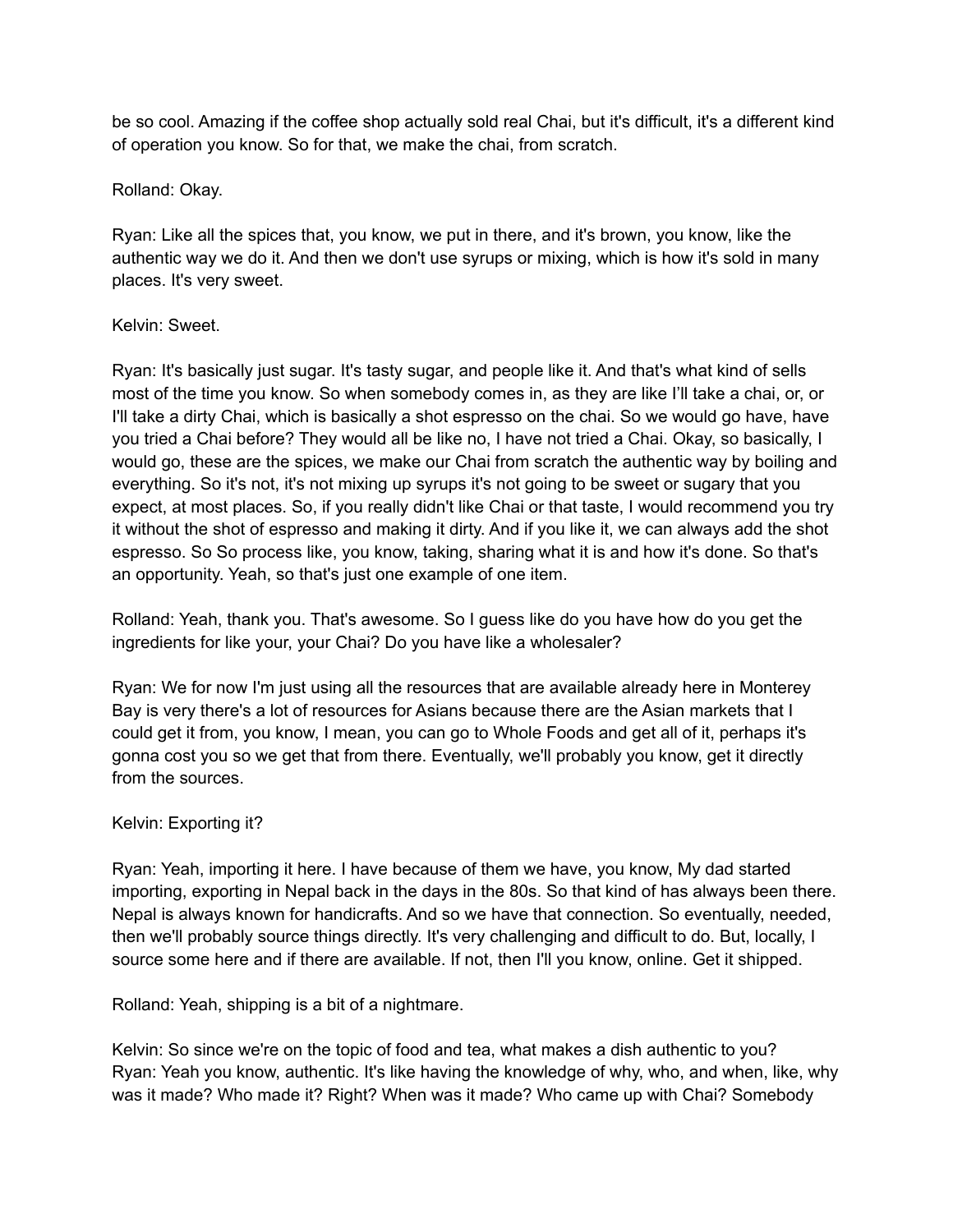did that at one point, right. So knowing that and then having that having it done in the traditional way. It gives you the knowledge and the experience. So doing things authentic way, or knowing things done authentic way. It, helps you. If and when somebody wants to take it further, it helps you do that like you can do a fusion of it, if you know where it came from.

Rolland: Okay.

Ryan: You know, so being authentic and doing things authentically, is very vital in that sense.

Kelvin: Yeah.

Ryan: And learning. So, Chai, we do we call it the authentic Chai when we sell them. So, most of the time, you know, Indians and Pakistanis they don't agree on a lot of things or Bengalis' you know, there's, there's kind of like, this conflict in a sense, you know, but I've had people visit, and they're like, oh, you know, oh, this is good Chai, Oh where are you from?, Pakistan. Good Chai where are you from? I'm from India. Oh, it's good. I'm from, I'm from Bangladesh. So this Chai is really good. This Chai is really good. And this Chai, like when I went to India, and like, this tastes just like that. You get all these compliments? You know, from?

Rolland: Yeah.

Ryan: All these people like, Okay, that's great. And what has and so that authentic experience and the knowledge is very important. That has helped me make a crowd favorite item. Yeah. Oat Chai. Because it's always done with dairy. Right?

Rolland: Yeah. It's Oat Milk.

Kelvin: Yeah.

Ryan: Because Oat Milk is such a new thing. The Swedish guys did it. And it's all over the world now.

Kelvin: It's very popular.

Ryan: But it's very popular to want an alternative, especially in California and more Monterey. Oh, so for the last year, we've like tried so many different ways to make our Oat Chai taste as good. And, you know, many, many, many, many. Experiment, right? Yeah. Now we finally got to a point where like, Okay, this is good. One of our crowd favorite Oat Chai is, so being authentic or having that authentic experience, and the knowledge has helped me make or create this Oat Chai.

Kelvin: Yeah.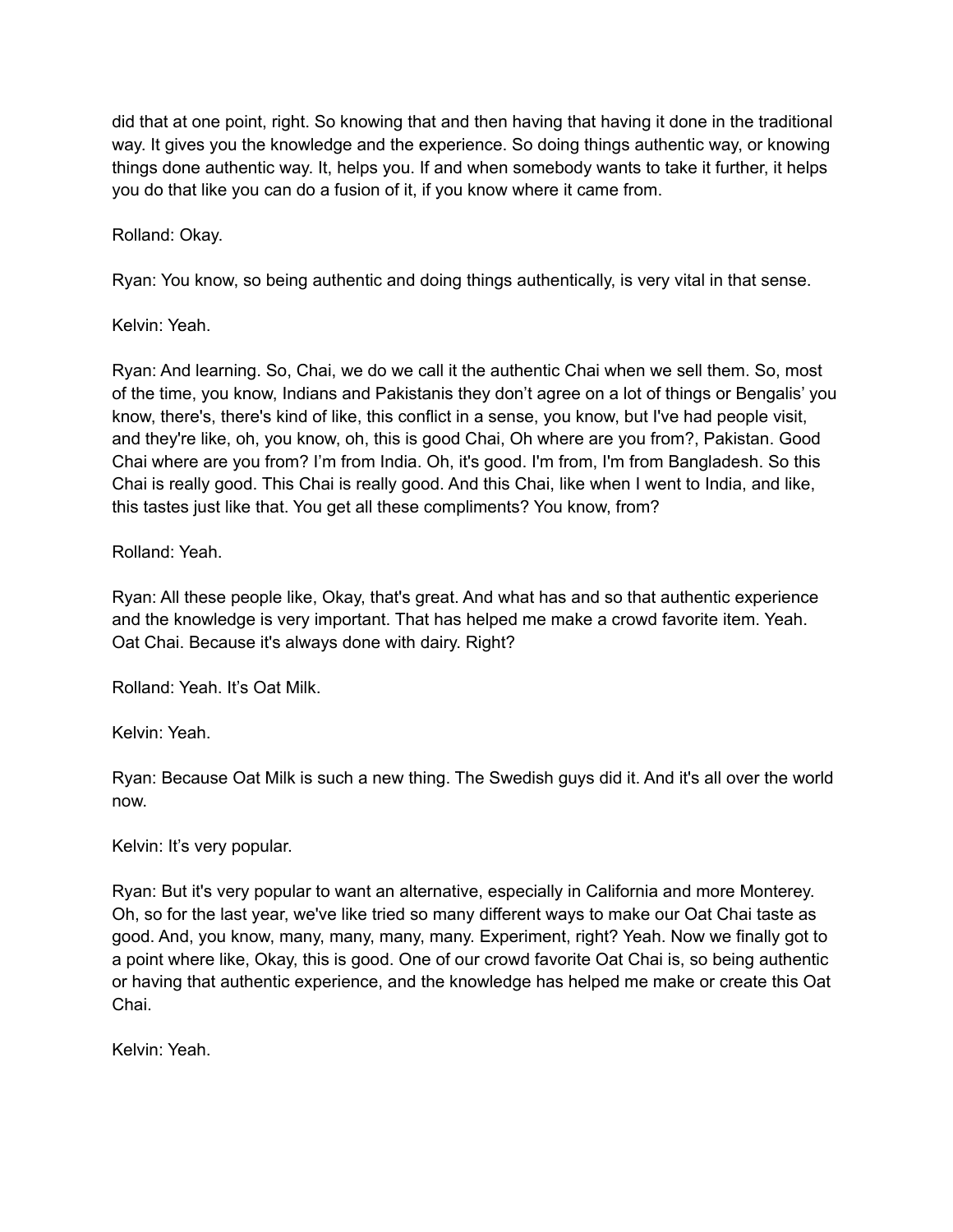Ryan: So that's why it's important. I think, being authentic, you know, having that authentic knowledge or experience.

Rolland: Yeah. That's awesome.

Kelvin: Yeah.

Kelvin: So in addition to that, has your definition of authenticity, changed with living and moving to the Monterey area?

Ryan: Definition per se, it hasn't changed. But it has. And this interview has helped me for being having that authentic knowledge is good to have.

Kelvin: As the basis.

Ryan: and the physical experiences are even better to have. So it has helped me In. And I think it's always good to have that. That's what we travel.

Rolland: Yeah.

Ryan: Because you get that experience. You can read about it. You can watch YouTube, and we can travel the world watched, but when you get there, the smell of it.

Kelvin: It's completely different.

Rolland: So yeah, and that's, that's awesome. I love that's like one of my favorite things about working in a restaurant is just the people coming up to you like this is great. It's just a huge confidence boost.

Ryan: Yes, yeah, yes. And, you know, kind of coming back to that challenges like in instances where people might not have enjoyed the chai. It's because 99% of Chai out there is basically just sugar.

Kelvin: Yeah.

Rolland Yeah.

Ryan: Oh, this Chai is watery, or whatever their experience is, and that the disappointments that that I will hear once in a while. It's like a hickey. This is what it is. And I know that's the Chai that you've been drinking since you grew up in Starbucks, or wherever it is. But this is what chai is, this is how authentic Chai is.

Rolland: That's awesome. So, I mean, you spend a lot of time in Nepal, are there a lot of coffee houses there? And like how is coffee culture, they're different than it is here?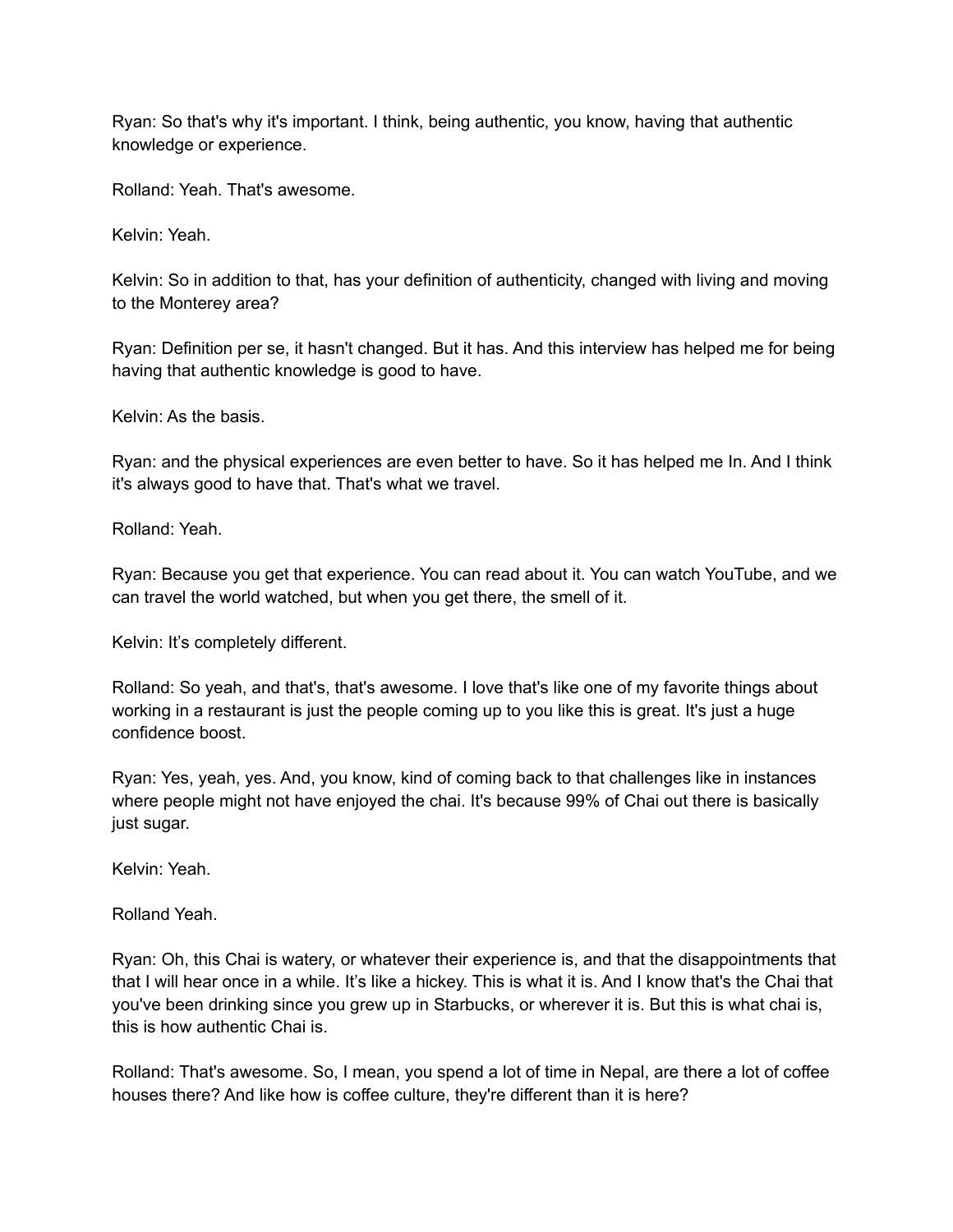Ryan: I think the coffee culture outside the US might be exploding more and more rapidly. Faster than in the US.

Rolland: Faster?

Kelvin: Faster?

Ryan: I'm not sure but it feels like it. Technology, the internet, and social media have made huge impacts but the results still need to be figured out. But you can walk you can go into Kathmandu and you start seeing you know coffee shops, every corner.

Rolland: Yeah.

Ryan: Some of the few top baristas in the world that have won barista competitions are Nepali.

Kelvin: Oh!

Ryan: Yeah. I didn't realize until I kind of had to do it. And there's one guy in England. He's like he's won so many championships. And there are few like many in Dubai in Australia, like most the coffee shop. One of the stories that come to mind, is one of my friends from here locally. She and her husband now. They ended up going to Melbourne I think for a few years for two years. And the first thing she messaged me when she got there, she was like I can't get away from Nepal people. I'm working at cafes and then run by Nepali and it's Melbourne.

Rolland: Yeah.

Ryan: So coffee culture in Nepal is big. I believe. Chai is still strong there. But chai is getting stronger here…

Kelvin: It is.

Rolland: It is.

Ryan: ...that it's there's a lot of health benefits to it to both of it in a different way. It's two different beans, you know, one so the coffee culture in Nepal is I think very strong…

Rolland: Yeah.

Ryan: …because of the altitude shade grown high altitude coffee from Nepal is very desirable is it's hard to grow in. There's not much land to grow. About 10 uh 15 years ago, I imported coffee from Nepal, local beans, and brought it here we roasted some in Carmel Valley, and I sent two samples one to one of the two of the biggest importers of coffee in the state one in Southern California one up in the bay area for them to [say] Hey, I got this coffee, check it out. So they roasted their tasting and it actually I believe that more than 90 plus rating.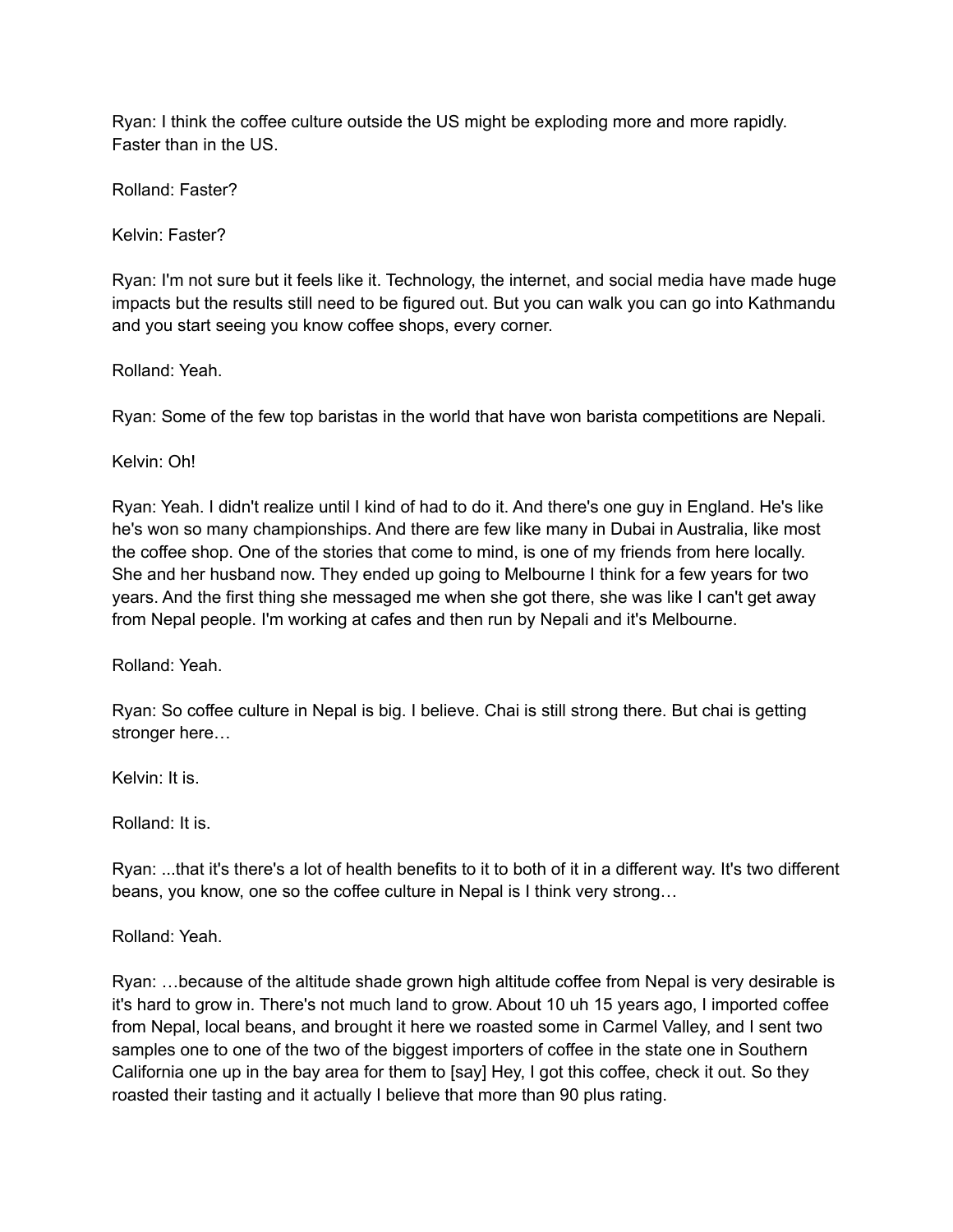#### Kelvin: Wow!

Ryan: So so that was me before running a coffee shop. Yeah, or a café. And we've hosted locally through Carmel Valley coffee and we sold it through their outlets. I was doing marketing. We sold it for a pretty premium price. It was pretty expensive to get it here, to begin with.

### Rolland: I can imagine.

Ryan: So coffee demand in Nepal is growing, productions growing, and the knowledge is being transferred. It's getting better day by day. And once we once the new vibe of this place get settled a little bit more. I'm already looking into importing organic green shade-grown coffee beans from that altitude, and then maybe brewing and sharing with the community here.

Rolland: Yeah. So you said the vibe here isn't settled. What, What are those next steps that you see happening to make it settled?

Ryan: Settled in a sense that this corner is, I feel like I'm still learning about what, what the customer profiles are like, who is the what, what do they crave? And what Why'd they come here in? So settled in the sense that I'm still taking a lot of input.

Rolland: Okay.

Ryan: And pandemic-wise. We haven't had that much. Because it was close for a few months.

Rolland: Yeah.

Ryan: And so that people change their habit, you know. And since it's, I believe it's 80% Local locals are barely starting to, you know, move around, because last week, I had somebody come, oh, it's good to be back. I haven't been here since the pandemic, that's two years ago! So you know, so people coming back, so. So I feel like I'm in I'm at a point to take more input and process that. And then, oh, I love it. I love I love the vibe. Okay, I like it. So just getting more input is, what I mean by it's not settled.

#### Rolland: Okay

Ryan: So I'm taking as much input as I can, and, and tweak it. So it just amplifies the energy of a typical cafe or coffee shop that we would go into in the US. Does that?

Rolland: Yeah, yeah. That's awesome. I'm just checking the time. So we've been here about 20-25 minutes now. Is there? Is there anything else that you think would be important to mention or put on the archive? Anything you'd like to talk about?

Ryan: I'm here to answer your questions.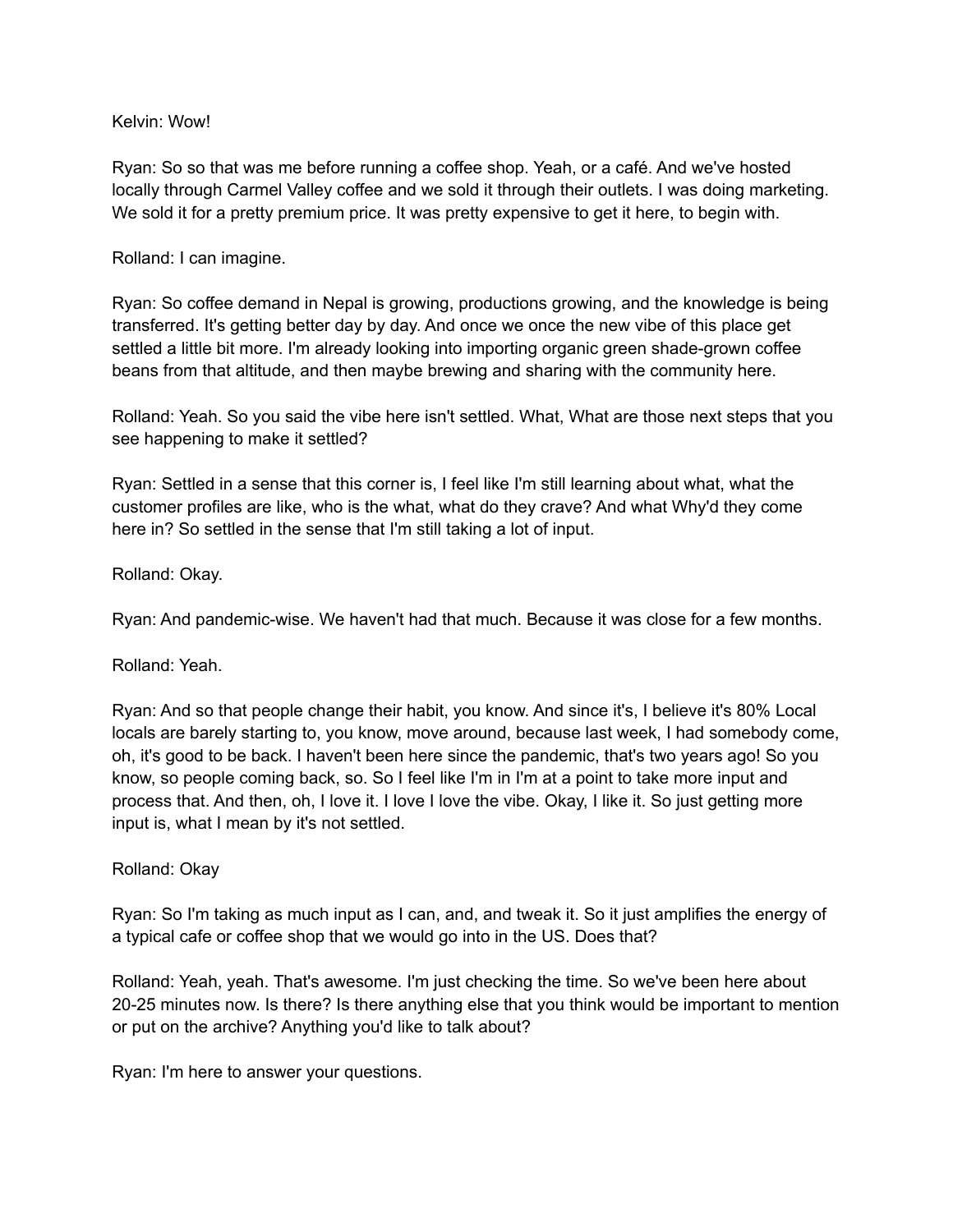Rolland: All right. I guess one of the most distinctive features of the place as you brought in a rickshaw, just put it in the center of the space. I mean, talking to hearing from a girlfriend that how important it is to have like seating space for customers. That's a choice, you're giving up seating space for that. Why? Why is that? Why that?

Ryan: Rickshaws happened. I had the rickshaw out before I had the contract.

# Rolland: Alright.

Ryan: So so. So in this whole process, one of the phrases that I use most of us day by day. So I'm personally also learning to go with the flow, and enjoy. And like I said, taking input and see where it goes, you know, like processing. So because of the import-export business that we've been involved with, in the last 10 years. Before that, I was I went to school for software engineering.

# Rolland: Yeah.

Ryan: So we were importing in containers. So container, we could put as many things as we can fill up to a certain weight. Yeah, so we will travel and the rickshaw was always the fun part of travel, you know, how should this important get some rickshaws to see if we can ride around town?

### Rolland: Yeah.

Ryan: So my sister said yeah, let's order two so we actually [got them] handmade so we got two of them in the shipment of our last container that came in, and it came in March 16th 17th. Right when the lockdown started, the container was here. So we had to load the container. You know the whole thing and the rickshaw is here. My great friend has always traveled and he actually used to own a huge antique shop in Carmel Peterson Conway was so generous enough [to] restore the rickshaws. It was still in the box. So we drove the big truck there and I left it there. And then the coffee shop stuff was coming about and I was like and at that time it was only to go you couldn't have anybody sit inside. It's COVID time. So I was like oh, I can park my rickshaw here. Ryan, I need to move the rickshaw like Oh I have a space now! So, so two rickshaws I brought in I've had here and the other rickshaw I actually sold it to a friend who opened an Indian restaurant in Saratoga, California. Okay. So the rickshaw came. It was meant to be, and it's always been there and people love it. And rickshaw stayed sacrificing the space. I understand like seatting, you know, restaurant, but those are I guess that is kind of like trying to bring Authenticity. There's a balance, right. Okay. I could sit for four people there. It could be a four-top. But really, it's about its the essence.

Rolland: Yeah you're bringing more than the four top worth of smiles.

Ryan: Yeah. So the essence is important. You know, numbers are important too.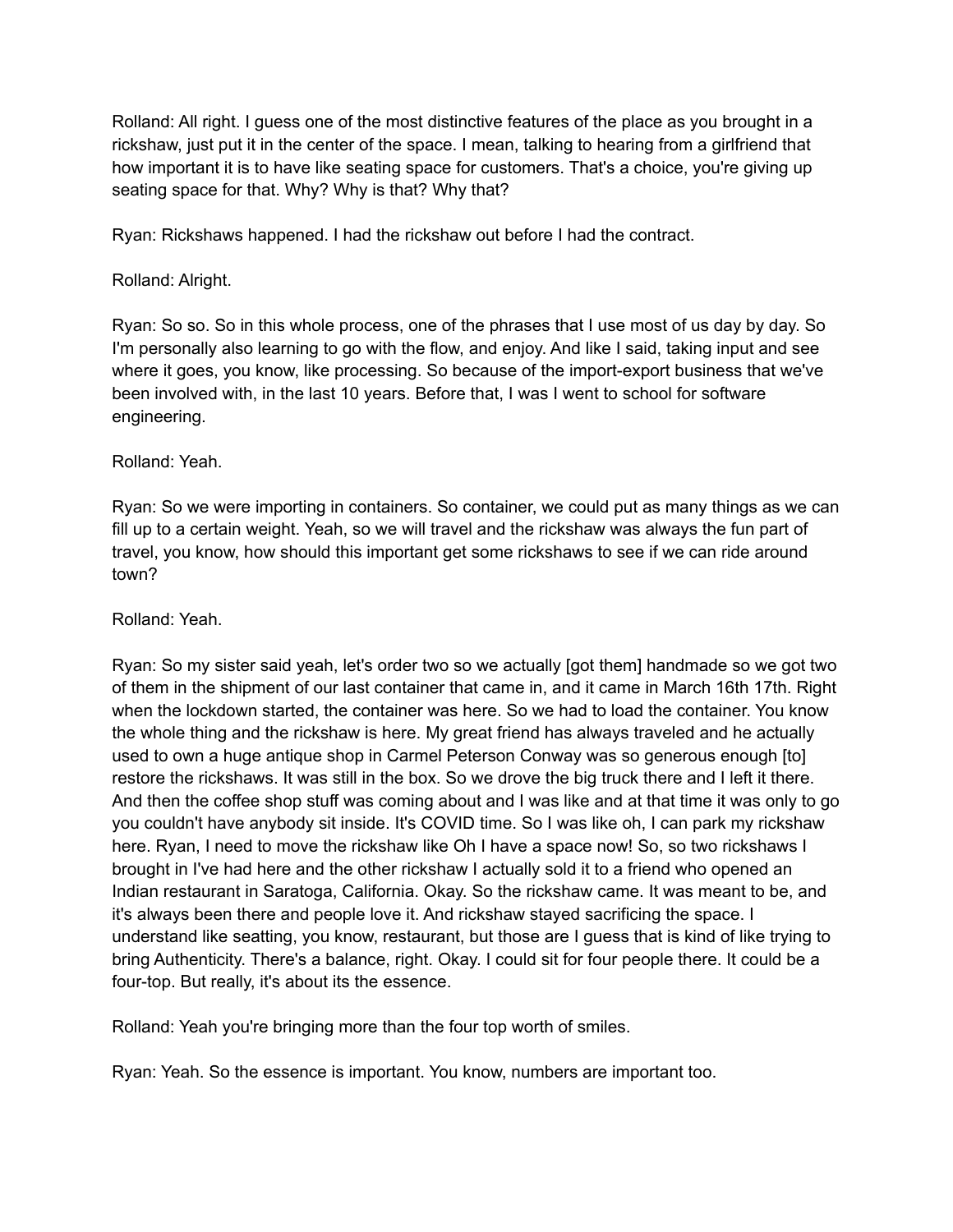Kelvin: Pictures for social media with the rickshaw as well.

Ryan: Yeah, but eventually we're going to have more rickshaws. And want to start a pedicab.

Rolland: Yeah.

Ryan: So I'm working with bikes or two. So again, the essence. So this is how the original is right?

Kelvin: Yeah.

Ryan: So we had to tweak that thing because any uphill doesn't have any gears. You'll be struggling, you know? Yeah. So it doesn't fit in. So we're gonna tweak it and maybe kind of like the Oat Chai, you know, you have a newer version of the rickshaw and then have an electric assist.

Kelvin: That's cool!

Rolland That would be really cool!

Ryan: That's where the rickshaw story came about and headed towards.

Rolland Yeah, that's cool.

Kelvin: Thant is really cool!

Rolland: I wonder if the area you think is going to become more bike-friendly? In the future?

Ryan: I believe so. We have the city of Monterey, we have great city planners. He's like, they know what they're doing. You know…

Rolland: That's good.

Ryan: … think in the grand plan there, all those things are part of it. And I think pandemic kind of changed that too. So a lot of people riding bikes and Monterey is already we have the bike, plan. I mean, now we're blessed.

Rolland: From Davis, and Davis. Everyone has a bike. It's, um, there are chunks of downtown that are only accessible by bike like…

Ryan: Yeah.

Rolland: …like that rickshaw would fit. Awesome.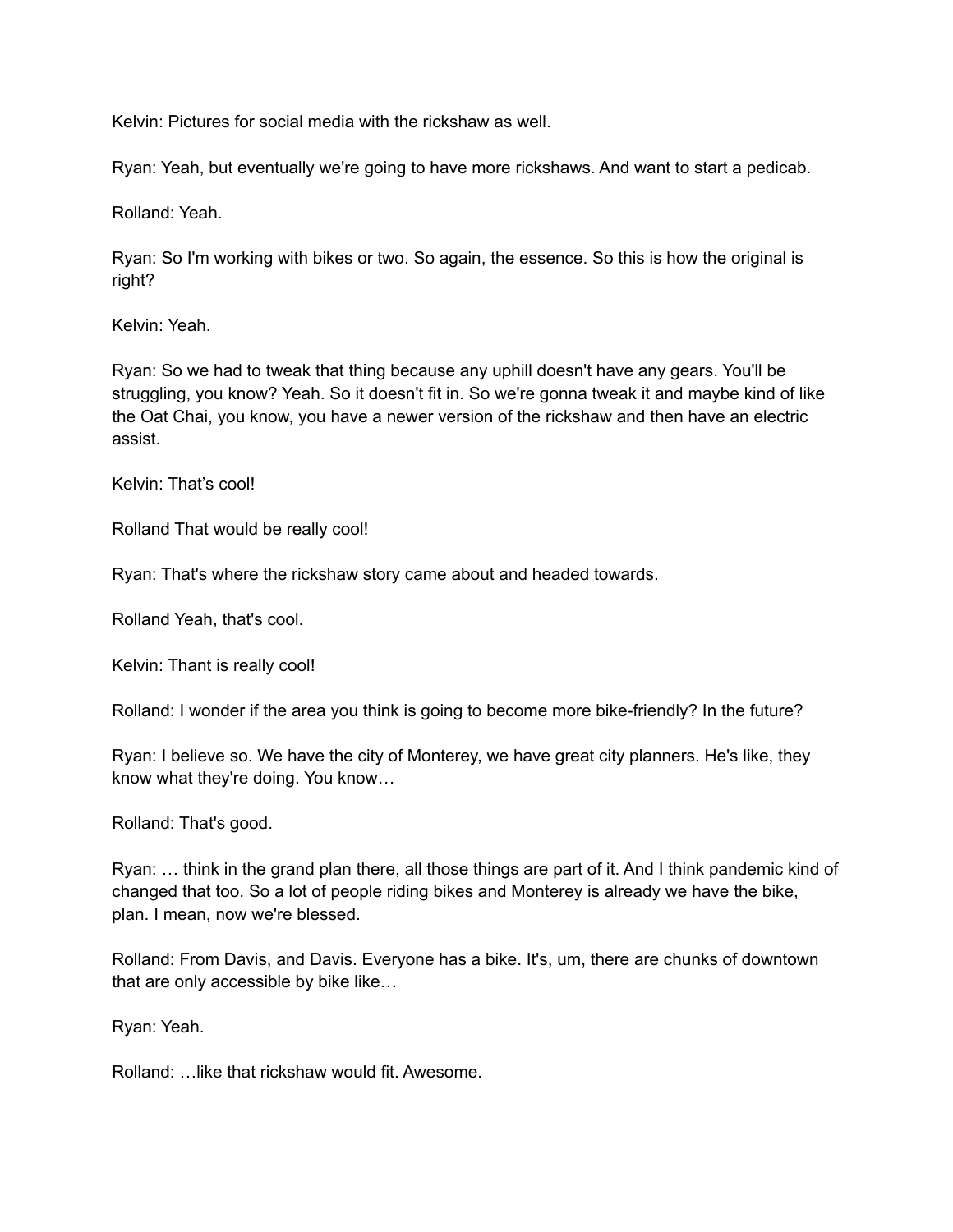Ryan: Yes, I believe, you know, our city planners, and she's, they know what they're doing. I'm pretty sure it's coming. And I hope

Rolland: Yeah, that'll be cool. Well, I think that's about 30 minutes. Since the time that you set for us, are there any last comments from you, Kelvin?

Kelvin: I'd still like to hear where would you plan to take your business in the coming years? Sounds like a good wrap-up for this interview.

Ryan: Yeah. Let's see where it goes.

Rolland: Yeah.

Ryan: We have, we have a lot of plans. It's easy to kind of have plans. Mike Tyson said, "everybody has a plan until you get punched in the face".

#### Rolland: Yeah.

Ryan: So there are many, many plans. I'm just taking it day by day, trying to learn as much as I can about coffee and tea. And we'll definitely be adding spices and in all those things, and tune, tweak our retail.

### Rolland: Yeah

Ryan: So this whole building is connected because it was part of the Monterey Herald Printing Press, there are doors that connect all of it. So yeah, so actually, there's a door that connects to the bike shop, but it's all closed. But my gift shops connected. So we're gonna probably connect that retail for the people that come in. And then we're working on lots of plans. Work goes regardless of how it goes, grows, and goes, I think it has always been a place for people to come in, meet and gather in, like Saturday morning, you guys were are earlier, you see all the bikers that come in the people that come in every day, there are local, Sicilian guys that come in every day. And as long as I remember, as long as the place has been. So it has, it has that.

Kelvin: Essence of Community.

Ryan: Yeah, in a sense, it's an essence of this community. So regardless of how much we grow, and where we end up the essence, my goal is to keep the essence alive.

Kelvin: To keep the community together

Ryan: Yes. And last year, we, the old Monterey Business Association, also gave us an award for the best meetup space in downtown.

Rolland: That's awesome!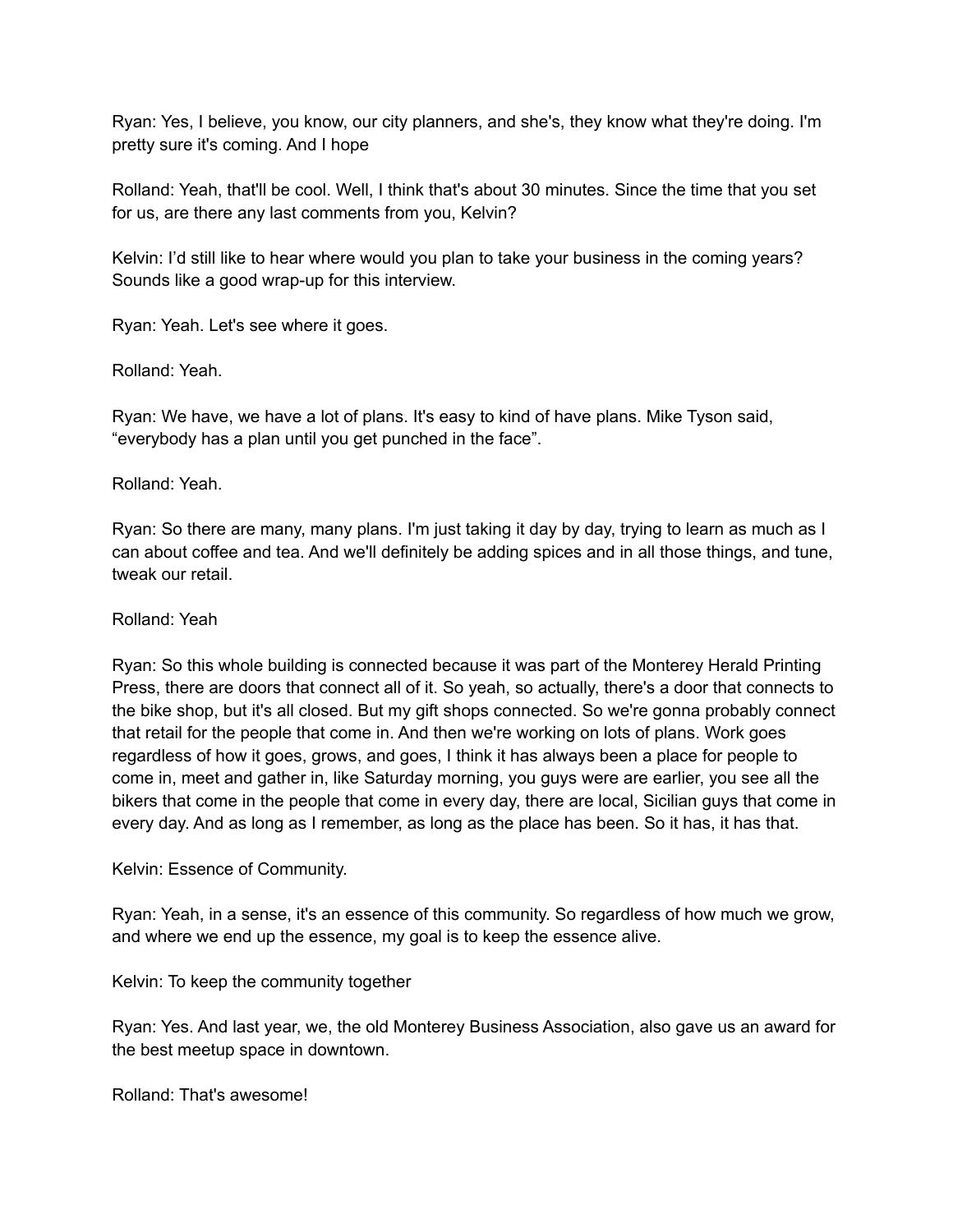Ryan: So keep the essence alive, and the authenticity. And hopefully, you know, we can evolve into a better fusion spot. There are so many ideas, so many opportunities for now. Taking it taking the input, day by day, improving it, learning it, making sure all the lights are on. And I've changed all the light. So yes,

Kelvin: Yeah.

# Rolland: All LEDs?

Ryan: Yeah, I've, we've switched all the LEDs. Finally, almost done programming all the lights, in that sense. And then because the displace, has always been full art and music. We haven't brought the live music back yet. Because we close early, we're starting to slowly do private events in the evening. So it's still, you know, kind of safer in everybody's, you know, if, if we'd say, Hey, we're gonna do an open mic, I'm pretty sure this place will be full. I don't want to be the one. Like once things get back to normal, in this post-pandemic kind of situation, we'll see where it goes. But slowly, we're starting to do private events, people renting it out for their birthday parties, or just hanging out or meetings. Things like that. And then for art on the wall and stuff, I have a few that are already because of all the travel, so we have all these eastern art. So that kind of just the art was there before the place was and it was meant to be for that, you know, so. So and then local shows local artists that have traveled. So it's more of a global spot in that sense, you know, and my team that we have, I'm so blessed. You know, it's a global team. It almost feels like a misfit. You know, like us, you know, typical trendy coffee shop. Barista looking kind of versus you walking. Oh, you know, she looks like you know, she doesn't look like a typical barista, you know, so but yeah, I'm so lucky to have good people be part of my team and then I think now the university's physically open so we have we just hired somebody that's training right now she's she goes to CSUMB Environmental Sciences, so we'll have more people and yeah…

#### Rolland: That's awesome!

Ryan: …it's building day by day, you know, one kimbap roll at a time, you know, that, you know, like, little bit of Korean food and then when you traveled to Japan, like all these chickens getting in a vending machine, you can get all these little tasty like savory snacks, you know, not just all loaded with sugar. So, day by day, we're doing that we're working on things but like, it's like, you know, all the plants who just don't want to get punched in the face. Food-wise was, yeah, we're gonna slowly do that.

Kelvin: Yeah, that answers everything.

Ryan: Direction. Yeah, so directions like it's global universal direction. Who are just happy to be here in enjoy Monterey, keep the essence alive. That's the goal right now. Keep the essence alive and I have a great landlord. They're there. They're very nice. It's almost like a partner. You know?